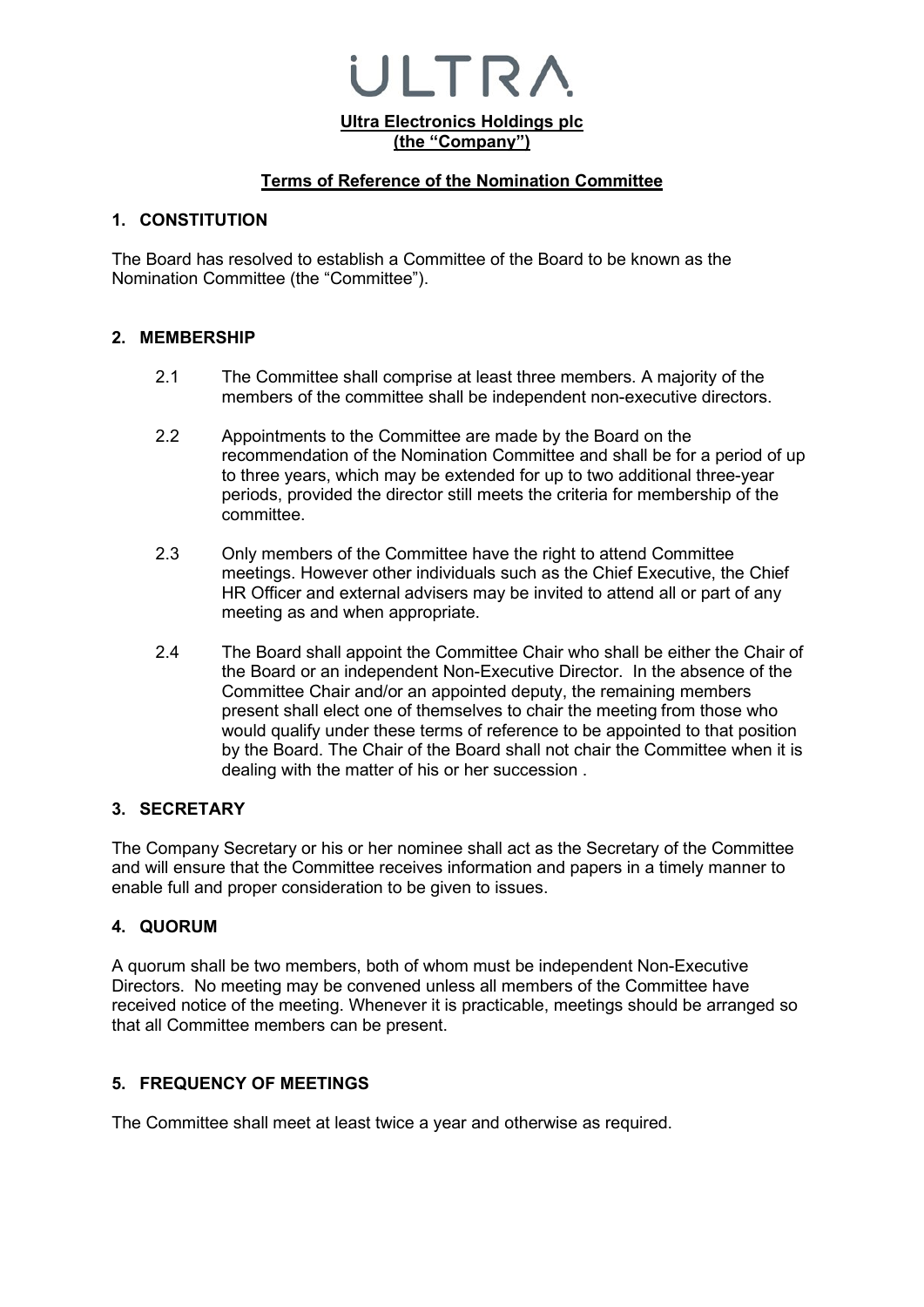### **6. NOTICE OF MEETINGS**

- 6.1 Meetings of the Committee shall be called by the Secretary of the Committee at the request of the Committee Chair or any of its members.
- 6.2 Unless otherwise agreed by all members of the Committee, notice of each meeting confirming the venue, time and date together with an agenda of items to be discussed, shall be forwarded to each member of the Committee, and any other person required to attend, no later than five working days before the date of the meeting. Supporting papers shall be sent to Committee members and to other attendees as appropriate, at the same time.

# **7. MINUTES OF MEETINGS**

- 7.1 The Secretary of the Committee shall minute the proceedings and decisions of all Committee meetings, including recording the names of those present and in attendance.
- 7.2 Draft Committee minutes shall be circulated promptly to all Committee members. Once approved, the minutes shall be circulated to all other Board members unless it would be inappropriate to do so in the opinion of the Committee Chair.

# **8. ENGAGEMENT WITH SHAREHOLDERS**

The Committee Chair should attend the Annual General Meeting to answer shareholder questions on the Committee's activities. In addition, the Committee Chair should seek engagement with shareholders on significant matters related to the Committee's areas of responsibility, if appropriate or if requested by a major shareholder.

# **9. DUTIES**

The Committee shall:

- 9.1 regularly review the structure, size and composition (including the skills, knowledge, experience and diversity) of the Board and make recommendations to the Board with regard to any changes;
- 9.2 ensure plans are in place for orderly succession to board and senior management positions, and oversee the development of a diverse pipeline for succession, taking into account the challenges and opportunities facing the Company, and the skills and expertise needed on the Board in the future;
- 9.3 keep under review the leadership needs of the Group, both Executive and Non-Executive, with a view to ensuring the continued ability of the Group to compete effectively in the marketplace;
- 9.4 keep up-to-date and fully informed about strategic issues and commercial changes affecting the company and the market in which it operates;
- 9.5 be responsible for identifying and nominating for the approval of the Board, candidates to fill Board vacancies as and when they arise;
- 9.6 before any appointment is made by the Board, evaluate the balance of skills, knowledge, experience and diversity on the Board and, in the light of this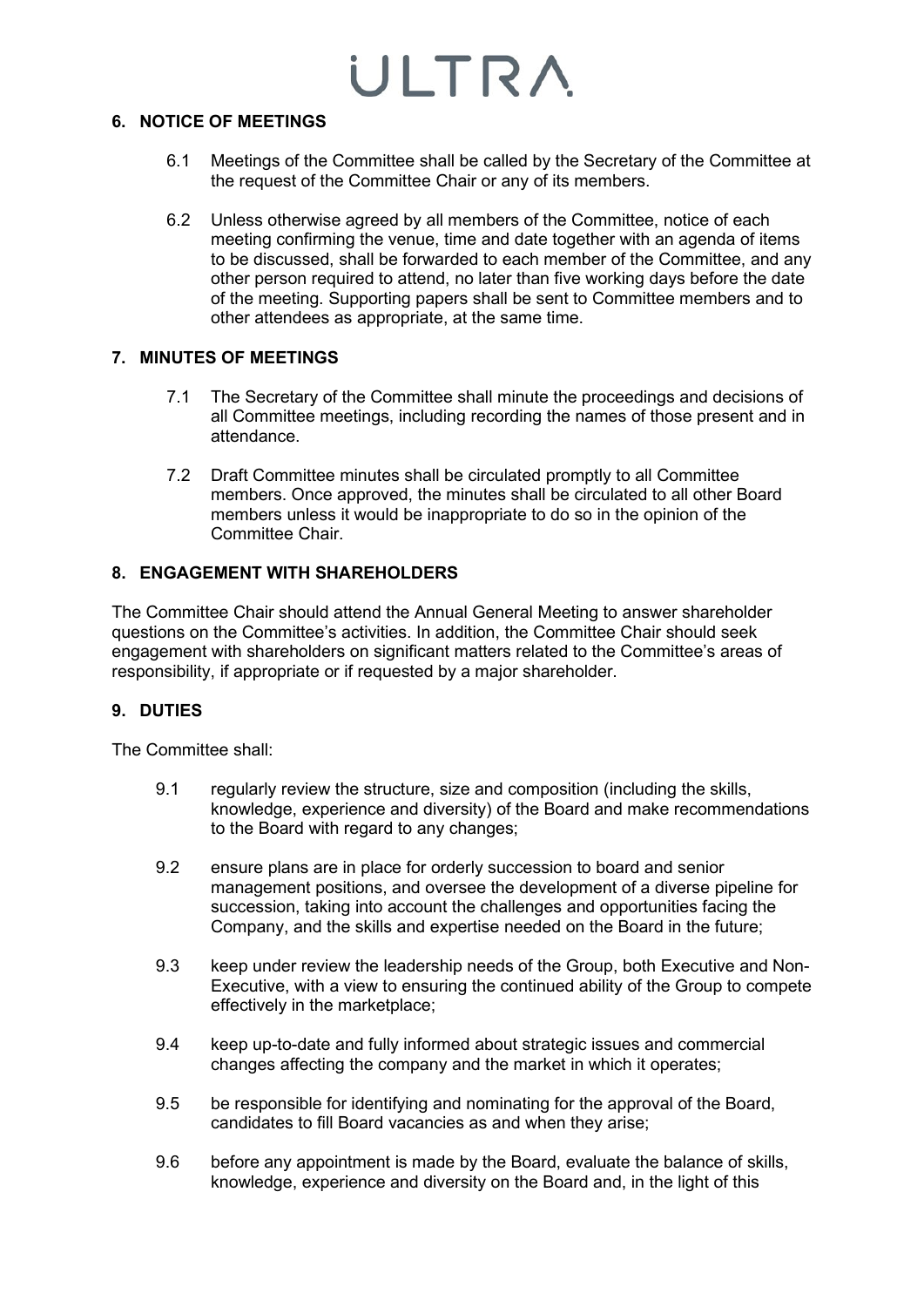evaluation, prepare a description of the role and capabilities required for a particular appointment. In identifying suitable candidates, the Committee shall:

- 9.6.1 use open advertising or the services of external advisers to facilitate the search;
- 9.6.2 consider candidates from a wide range of backgrounds; and
- 9.6.3 consider candidates on merit and against objective criteria and with due regard for the benefits of diversity on the Board, including gender, taking care that appointees have enough time available to devote to the position;
- 9.7 prior to the appointment of a Director, other significant time commitments should be disclosed and any additional future commitments should not be undertaken without prior approval of the Board. The proposed appointee should also be required to disclose any other business interests that may result in a conflict of interest. These must be authorised by the board prior to appointment and any future business interests that could result in a conflict of interest must not be undertaken without prior authorisation of the Board;
- 9.8 ensure that, on appointment to the Board, Non-Executive Directors receive a formal letter of appointment setting out clearly what is expected of them in terms of time commitment, Committee service and involvement outside Board meetings;
- 9.9 review the results of the Board performance evaluation process that relate to the composition of the Board and succession planning;
- 9.10 review annually the time required from Non-Executive Directors. Performance evaluation should be used to assess whether the Non-Executive Directors are spending enough time to fulfil their duties.
- 9.11 work and liaise as necessary with other Board committees, ensuring the interaction between committees and with the board is reviewed regularly;

The Committee shall also make recommendations to the Board concerning:

- 9.12 any changes needed to the succession planning process if its periodic assessment indicates the desired outcomes have not been achieved;
- 9.13 suitable candidates for new Directors and succession for existing Directors;
- 9.14 membership of the Audit and Remuneration Committees and any other Board Committees as appropriate, in consultation with the Chair of those Committees;
- 9.15 the re-appointment of Non-Executive Directors at the conclusion of their specified term of office having given due regard to their performance and ability to continue to contribute to the Board in the light of the knowledge, skills and experience required;
- 9.16 the re-election by shareholders of Directors under the annual re-election provisions of the Code or the retirement by rotation provisions in the Company's Articles of Association, having due regard to their performance and ability, and why their contribution is important to the Company's long-term sustainable success in the light of the knowledge, skills and experience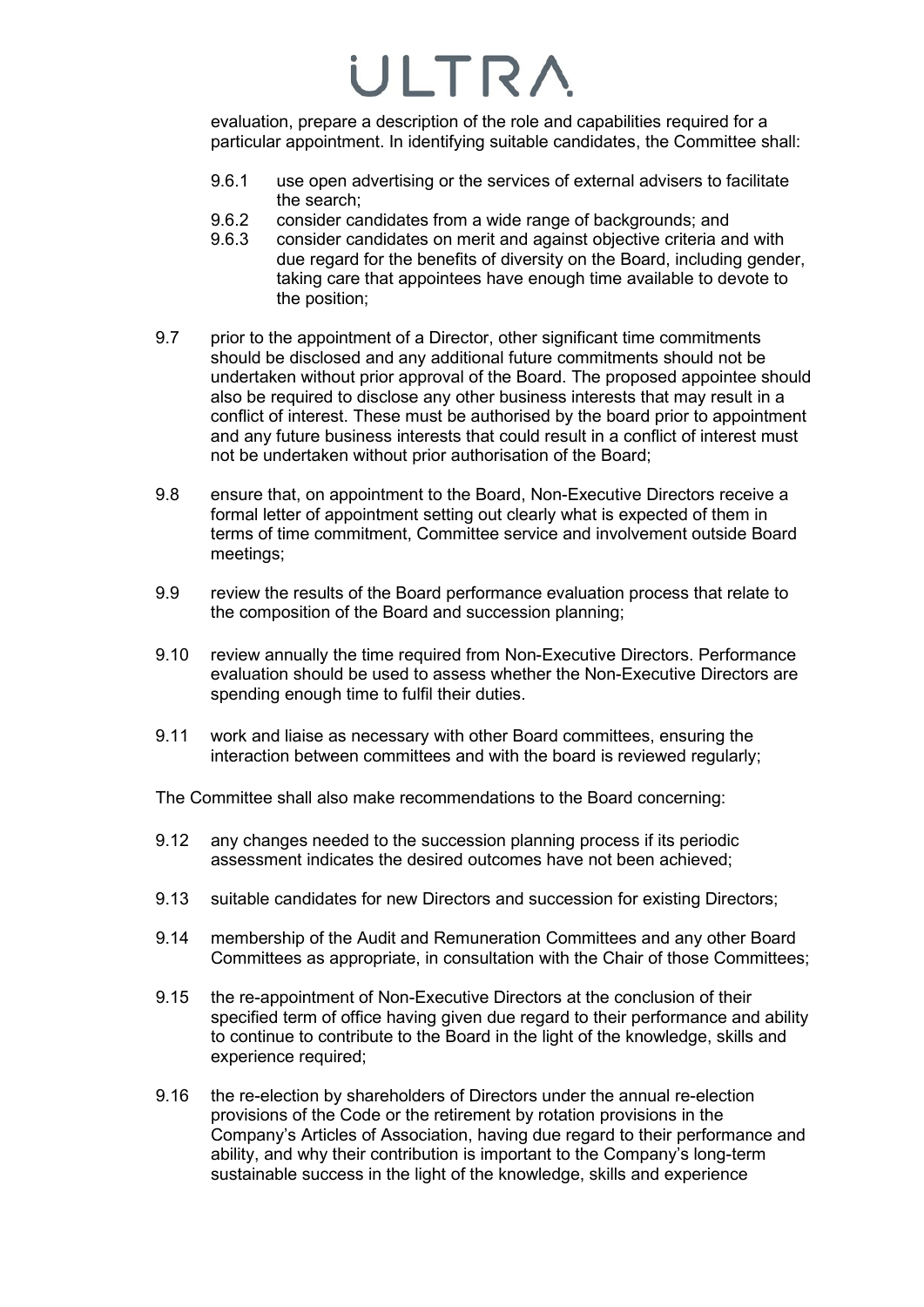required and the need for progressive refreshing of the Board, taking into account the length of service of individual Directors, the Chair and the Board as whole;

- 9.17 any matters relating to the continuation in office of any Director at any time including the suspension or termination of service of an Executive Director as an employee of the Company subject to the provisions of the law and their service contract; and
- 9.18 the appointment of any Director to executive or other office.

### **11. REPORTING RESPONSIBILTIES**

- 11.1 The committee chair shall report to the board after each meeting on the nature and content of its discussion, recommendations and action to be taken.
- 11.2 The committee shall make whatever recommendations to the board it deems appropriate on any area within its remit where action or improvement is needed, and adequate time should be made available for board discussion when necessary.
- 11.3 The committee shall produce a report to be included in the company's annual report describing the work of the nomination committee, including:

11.3.1 the process used in relation to appointments, its approach to succession planning and how both support the development of a diverse pipeline

11.3.2 how board evaluation has been conducted, the nature and extent of an external evaluator's contact with the board and individual directors, the outcomes and actions taken, and how it has influenced or will influence board composition

11.3.3 the policy on diversity and inclusion, its objectives and linkage to company strategy, how it has been implemented and progress on achieving the objectives, and

11.3.4 the gender balance of those in the senior management team and their direct reports.

11.4 If an external search consultancy has been engaged, it should be identified in the annual report alongside a statement about any other connection it has with the company or individual directors.

### **12 OTHER MATTERS**

The Committee shall:

- 12.1 have access to sufficient resources in order to carry out its duties, including access to the Company Secretariat for assistance as required;
- 12.2 be provided with appropriate and timely training, both in the form of an induction programme for new members and on an on-going basis for all members;